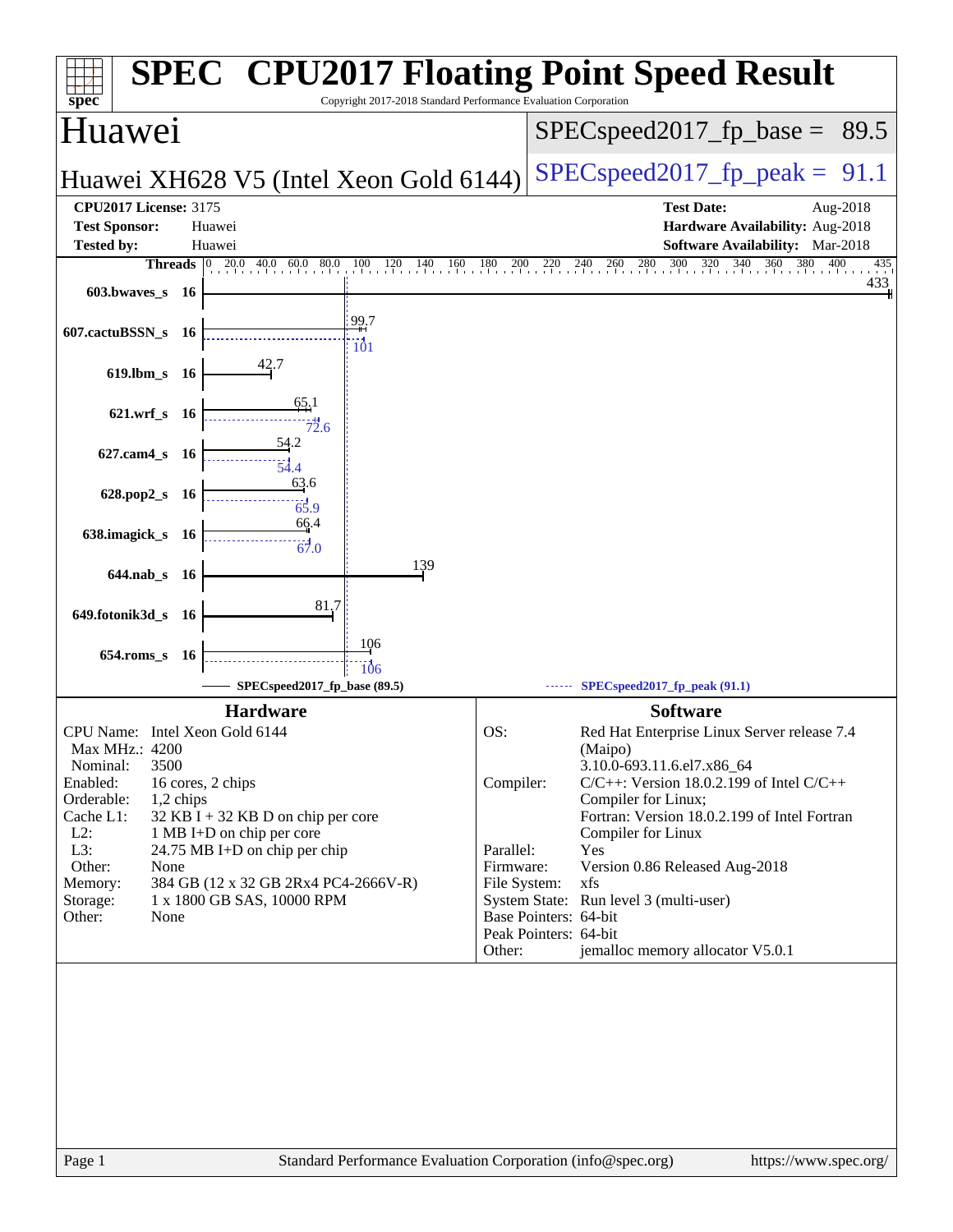### **[spec](http://www.spec.org/) [SPEC CPU2017 Floating Point Speed Result](http://www.spec.org/auto/cpu2017/Docs/result-fields.html#SPECCPU2017FloatingPointSpeedResult)** Copyright 2017-2018 Standard Performance Evaluation Corporation Huawei Huawei XH628 V5 (Intel Xeon Gold 6144) SPECspeed 2017 fp peak =  $91.1$  $SPECspeed2017_fp\_base = 89.5$ **[CPU2017 License:](http://www.spec.org/auto/cpu2017/Docs/result-fields.html#CPU2017License)** 3175 **[Test Date:](http://www.spec.org/auto/cpu2017/Docs/result-fields.html#TestDate)** Aug-2018 **[Test Sponsor:](http://www.spec.org/auto/cpu2017/Docs/result-fields.html#TestSponsor)** Huawei **[Hardware Availability:](http://www.spec.org/auto/cpu2017/Docs/result-fields.html#HardwareAvailability)** Aug-2018 **[Tested by:](http://www.spec.org/auto/cpu2017/Docs/result-fields.html#Testedby)** Huawei **[Software Availability:](http://www.spec.org/auto/cpu2017/Docs/result-fields.html#SoftwareAvailability)** Mar-2018 **[Results Table](http://www.spec.org/auto/cpu2017/Docs/result-fields.html#ResultsTable) [Benchmark](http://www.spec.org/auto/cpu2017/Docs/result-fields.html#Benchmark) [Threads](http://www.spec.org/auto/cpu2017/Docs/result-fields.html#Threads) [Seconds](http://www.spec.org/auto/cpu2017/Docs/result-fields.html#Seconds) [Ratio](http://www.spec.org/auto/cpu2017/Docs/result-fields.html#Ratio) [Seconds](http://www.spec.org/auto/cpu2017/Docs/result-fields.html#Seconds) [Ratio](http://www.spec.org/auto/cpu2017/Docs/result-fields.html#Ratio) [Seconds](http://www.spec.org/auto/cpu2017/Docs/result-fields.html#Seconds) [Ratio](http://www.spec.org/auto/cpu2017/Docs/result-fields.html#Ratio) Base [Threads](http://www.spec.org/auto/cpu2017/Docs/result-fields.html#Threads) [Seconds](http://www.spec.org/auto/cpu2017/Docs/result-fields.html#Seconds) [Ratio](http://www.spec.org/auto/cpu2017/Docs/result-fields.html#Ratio) [Seconds](http://www.spec.org/auto/cpu2017/Docs/result-fields.html#Seconds) [Ratio](http://www.spec.org/auto/cpu2017/Docs/result-fields.html#Ratio) [Seconds](http://www.spec.org/auto/cpu2017/Docs/result-fields.html#Seconds) [Ratio](http://www.spec.org/auto/cpu2017/Docs/result-fields.html#Ratio) Peak** [603.bwaves\\_s](http://www.spec.org/auto/cpu2017/Docs/benchmarks/603.bwaves_s.html) 16 136 434 **[136](http://www.spec.org/auto/cpu2017/Docs/result-fields.html#Median) [433](http://www.spec.org/auto/cpu2017/Docs/result-fields.html#Median)** 136 432 16 136 434 **[136](http://www.spec.org/auto/cpu2017/Docs/result-fields.html#Median) [433](http://www.spec.org/auto/cpu2017/Docs/result-fields.html#Median)** 136 432 [607.cactuBSSN\\_s](http://www.spec.org/auto/cpu2017/Docs/benchmarks/607.cactuBSSN_s.html) 16 169 98.7 162 103 **[167](http://www.spec.org/auto/cpu2017/Docs/result-fields.html#Median) [99.7](http://www.spec.org/auto/cpu2017/Docs/result-fields.html#Median)** 16 164 101 **[165](http://www.spec.org/auto/cpu2017/Docs/result-fields.html#Median) [101](http://www.spec.org/auto/cpu2017/Docs/result-fields.html#Median)** 165 101 [619.lbm\\_s](http://www.spec.org/auto/cpu2017/Docs/benchmarks/619.lbm_s.html) 16 122 42.9 123 42.7 **[123](http://www.spec.org/auto/cpu2017/Docs/result-fields.html#Median) [42.7](http://www.spec.org/auto/cpu2017/Docs/result-fields.html#Median)** 16 122 42.9 123 42.7 **[123](http://www.spec.org/auto/cpu2017/Docs/result-fields.html#Median) [42.7](http://www.spec.org/auto/cpu2017/Docs/result-fields.html#Median)** [621.wrf\\_s](http://www.spec.org/auto/cpu2017/Docs/benchmarks/621.wrf_s.html) 16 195 67.9 **[203](http://www.spec.org/auto/cpu2017/Docs/result-fields.html#Median) [65.1](http://www.spec.org/auto/cpu2017/Docs/result-fields.html#Median)** 221 59.9 16 181 73.2 188 70.4 **[182](http://www.spec.org/auto/cpu2017/Docs/result-fields.html#Median) [72.6](http://www.spec.org/auto/cpu2017/Docs/result-fields.html#Median)** [627.cam4\\_s](http://www.spec.org/auto/cpu2017/Docs/benchmarks/627.cam4_s.html) 16 164 54.1 **[164](http://www.spec.org/auto/cpu2017/Docs/result-fields.html#Median) [54.2](http://www.spec.org/auto/cpu2017/Docs/result-fields.html#Median)** 163 54.3 16 163 54.5 164 54.0 **[163](http://www.spec.org/auto/cpu2017/Docs/result-fields.html#Median) [54.4](http://www.spec.org/auto/cpu2017/Docs/result-fields.html#Median)** [628.pop2\\_s](http://www.spec.org/auto/cpu2017/Docs/benchmarks/628.pop2_s.html) 16 186 63.7 188 63.1 **[187](http://www.spec.org/auto/cpu2017/Docs/result-fields.html#Median) [63.6](http://www.spec.org/auto/cpu2017/Docs/result-fields.html#Median)** 16 180 66.0 **[180](http://www.spec.org/auto/cpu2017/Docs/result-fields.html#Median) [65.9](http://www.spec.org/auto/cpu2017/Docs/result-fields.html#Median)** 181 65.6 [638.imagick\\_s](http://www.spec.org/auto/cpu2017/Docs/benchmarks/638.imagick_s.html) 16 **[217](http://www.spec.org/auto/cpu2017/Docs/result-fields.html#Median) [66.4](http://www.spec.org/auto/cpu2017/Docs/result-fields.html#Median)** 220 65.6 215 67.1 16 215 67.0 **[215](http://www.spec.org/auto/cpu2017/Docs/result-fields.html#Median) [67.0](http://www.spec.org/auto/cpu2017/Docs/result-fields.html#Median)** 215 67.2 [644.nab\\_s](http://www.spec.org/auto/cpu2017/Docs/benchmarks/644.nab_s.html) 16 **[126](http://www.spec.org/auto/cpu2017/Docs/result-fields.html#Median) [139](http://www.spec.org/auto/cpu2017/Docs/result-fields.html#Median)** 126 139 126 138 16 **[126](http://www.spec.org/auto/cpu2017/Docs/result-fields.html#Median) [139](http://www.spec.org/auto/cpu2017/Docs/result-fields.html#Median)** 126 139 126 138 [649.fotonik3d\\_s](http://www.spec.org/auto/cpu2017/Docs/benchmarks/649.fotonik3d_s.html) 16 112 81.3 **[112](http://www.spec.org/auto/cpu2017/Docs/result-fields.html#Median) [81.7](http://www.spec.org/auto/cpu2017/Docs/result-fields.html#Median)** 111 81.9 16 112 81.3 **[112](http://www.spec.org/auto/cpu2017/Docs/result-fields.html#Median) [81.7](http://www.spec.org/auto/cpu2017/Docs/result-fields.html#Median)** 111 81.9 [654.roms\\_s](http://www.spec.org/auto/cpu2017/Docs/benchmarks/654.roms_s.html) 16 **[149](http://www.spec.org/auto/cpu2017/Docs/result-fields.html#Median) [106](http://www.spec.org/auto/cpu2017/Docs/result-fields.html#Median)** 149 106 149 105 16 148 106 **[149](http://www.spec.org/auto/cpu2017/Docs/result-fields.html#Median) [106](http://www.spec.org/auto/cpu2017/Docs/result-fields.html#Median)** 149 106 **[SPECspeed2017\\_fp\\_base =](http://www.spec.org/auto/cpu2017/Docs/result-fields.html#SPECspeed2017fpbase) 89.5 [SPECspeed2017\\_fp\\_peak =](http://www.spec.org/auto/cpu2017/Docs/result-fields.html#SPECspeed2017fppeak) 91.1**

Results appear in the [order in which they were run.](http://www.spec.org/auto/cpu2017/Docs/result-fields.html#RunOrder) Bold underlined text [indicates a median measurement](http://www.spec.org/auto/cpu2017/Docs/result-fields.html#Median).

### **[Operating System Notes](http://www.spec.org/auto/cpu2017/Docs/result-fields.html#OperatingSystemNotes)**

Stack size set to unlimited using "ulimit -s unlimited"

### **[General Notes](http://www.spec.org/auto/cpu2017/Docs/result-fields.html#GeneralNotes)**

Environment variables set by runcpu before the start of the run: KMP\_AFFINITY = "granularity=fine,compact" LD\_LIBRARY\_PATH = "/spec2017/lib/ia32:/spec2017/lib/intel64:/spec2017/je5.0.1-32:/spec2017/je5.0.1-64" OMP\_STACKSIZE = "192M"

 Binaries compiled on a system with 1x Intel Core i7-6700K CPU + 32GB RAM memory using Redhat Enterprise Linux 7.5 Transparent Huge Pages enabled by default Prior to runcpu invocation Filesystem page cache synced and cleared with: sync; echo 3> /proc/sys/vm/drop\_caches Yes: The test sponsor attests, as of date of publication, that CVE-2017-5754 (Meltdown) is mitigated in the system as tested and documented. Yes: The test sponsor attests, as of date of publication, that CVE-2017-5753 (Spectre variant 1) is mitigated in the system as tested and documented. Yes: The test sponsor attests, as of date of publication, that CVE-2017-5715 (Spectre variant 2) is mitigated in the system as tested and documented. jemalloc, a general purpose malloc implementation built with the RedHat Enterprise 7.5, and the system compiler gcc 4.8.5 sources available from jemalloc.net or <https://github.com/jemalloc/jemalloc/releases>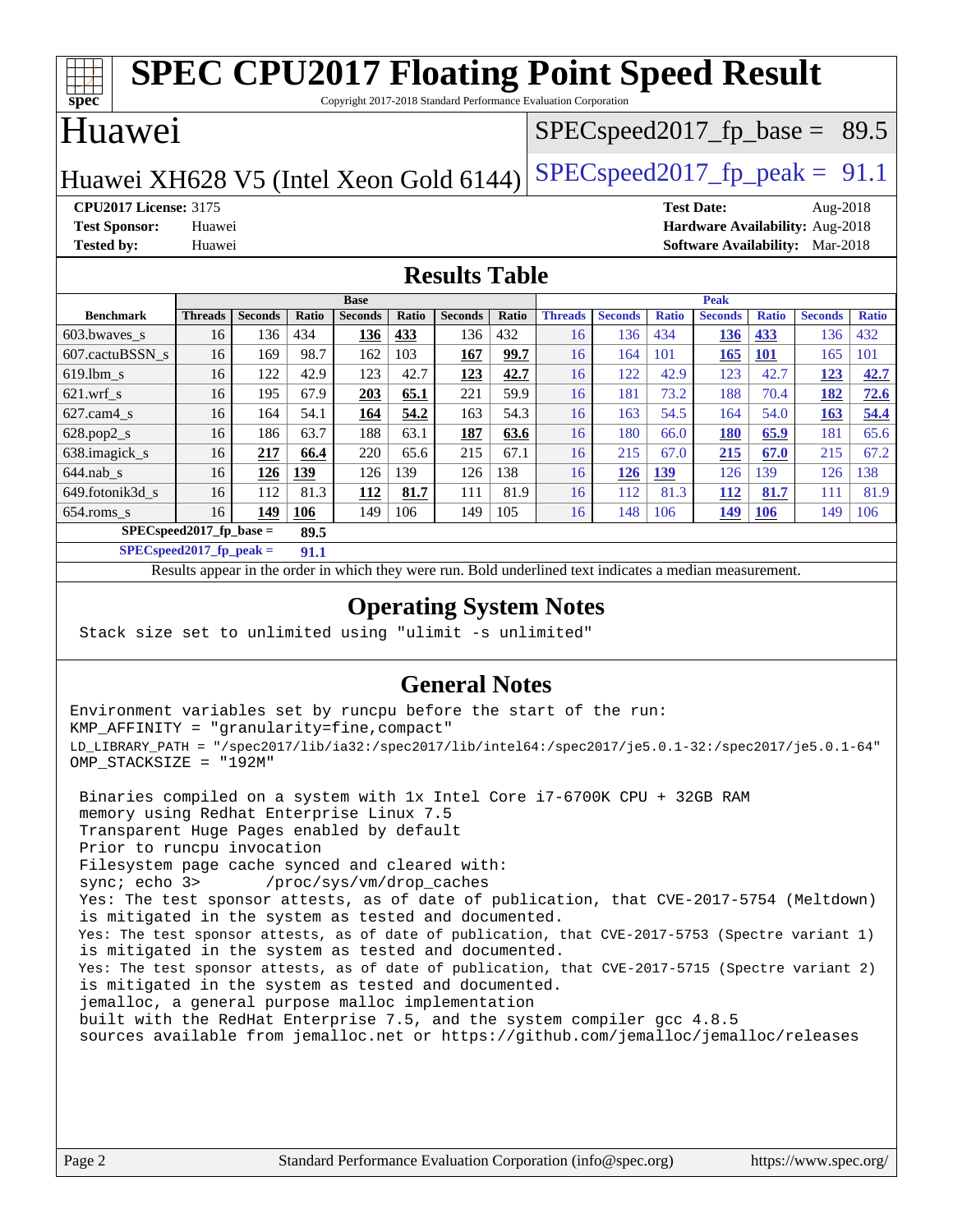| spec                                                                                                                                                                                                                                                                                                                                                                                            | Copyright 2017-2018 Standard Performance Evaluation Corporation                                                                                                                                                     | <b>SPEC CPU2017 Floating Point Speed Result</b>                                                                                                             |  |  |  |
|-------------------------------------------------------------------------------------------------------------------------------------------------------------------------------------------------------------------------------------------------------------------------------------------------------------------------------------------------------------------------------------------------|---------------------------------------------------------------------------------------------------------------------------------------------------------------------------------------------------------------------|-------------------------------------------------------------------------------------------------------------------------------------------------------------|--|--|--|
| Huawei                                                                                                                                                                                                                                                                                                                                                                                          |                                                                                                                                                                                                                     | $SPEC speed2017_f p\_base = 89.5$                                                                                                                           |  |  |  |
| Huawei XH628 V5 (Intel Xeon Gold 6144)                                                                                                                                                                                                                                                                                                                                                          |                                                                                                                                                                                                                     | $SPEC speed2017_fp\_peak = 91.1$                                                                                                                            |  |  |  |
| <b>CPU2017 License: 3175</b><br><b>Test Sponsor:</b><br>Huawei<br><b>Tested by:</b><br>Huawei                                                                                                                                                                                                                                                                                                   |                                                                                                                                                                                                                     | <b>Test Date:</b><br>Aug-2018<br>Hardware Availability: Aug-2018<br><b>Software Availability:</b> Mar-2018                                                  |  |  |  |
|                                                                                                                                                                                                                                                                                                                                                                                                 | <b>Platform Notes</b>                                                                                                                                                                                               |                                                                                                                                                             |  |  |  |
| BIOS configuration:<br>Power Policy Set to Load Balance<br>Hyper-Threading Set to Disable<br>XPT Prefetch Set to Enabled<br>Sysinfo program /spec2017/bin/sysinfo<br>Rev: r5797 of 2017-06-14 96c45e4568ad54c135fd618bcc091c0f<br>running on localhost.localdomain Mon Aug 20 13:09:05 2018<br>SUT (System Under Test) info as seen by some common utilities.                                   |                                                                                                                                                                                                                     |                                                                                                                                                             |  |  |  |
| For more information on this section, see<br>https://www.spec.org/cpu2017/Docs/config.html#sysinfo                                                                                                                                                                                                                                                                                              |                                                                                                                                                                                                                     |                                                                                                                                                             |  |  |  |
| From /proc/cpuinfo<br>model name : Intel(R) Xeon(R) Gold 6144 CPU @ 3.50GHz<br>"physical id"s (chips)<br>2.<br>16 "processors"<br>cpu cores : 8<br>siblings : 8<br>physical 0: cores 0 2 3 9 16 19 26 27<br>physical 1: cores 0 2 3 9 16 19 26 27                                                                                                                                               |                                                                                                                                                                                                                     | cores, siblings (Caution: counting these is hw and system dependent. The following<br>excerpts from /proc/cpuinfo might not be reliable. Use with caution.) |  |  |  |
| From 1scpu:<br>Architecture:<br>$CPU$ op-mode( $s$ ):<br>Byte Order:<br>CPU(s):<br>On-line CPU(s) list:<br>Thread( $s$ ) per core:<br>Core(s) per socket:<br>Socket(s):<br>NUMA $node(s):$<br>Vendor ID:<br>CPU family:<br>Model:<br>Model name:<br>Stepping:<br>CPU MHz:<br>CPU max MHz:<br>CPU min MHz:<br>BogoMIPS:<br>Virtualization:<br>Lld cache:<br>Lli cache:<br>L2 cache:<br>L3 cache: | x86_64<br>$32$ -bit, $64$ -bit<br>Little Endian<br>16<br>$0 - 15$<br>1<br>8<br>2<br>2<br>GenuineIntel<br>6<br>85<br>4<br>3501.000<br>3501.0000<br>1200.0000<br>7000.00<br>$VT - x$<br>32K<br>32K<br>1024K<br>25344K | $Intel(R) Xeon(R) Gold 6144 CPU @ 3.50GHz$                                                                                                                  |  |  |  |
| (Continued on next page)                                                                                                                                                                                                                                                                                                                                                                        |                                                                                                                                                                                                                     |                                                                                                                                                             |  |  |  |
| Page 3                                                                                                                                                                                                                                                                                                                                                                                          | Standard Performance Evaluation Corporation (info@spec.org)                                                                                                                                                         | https://www.spec.org/                                                                                                                                       |  |  |  |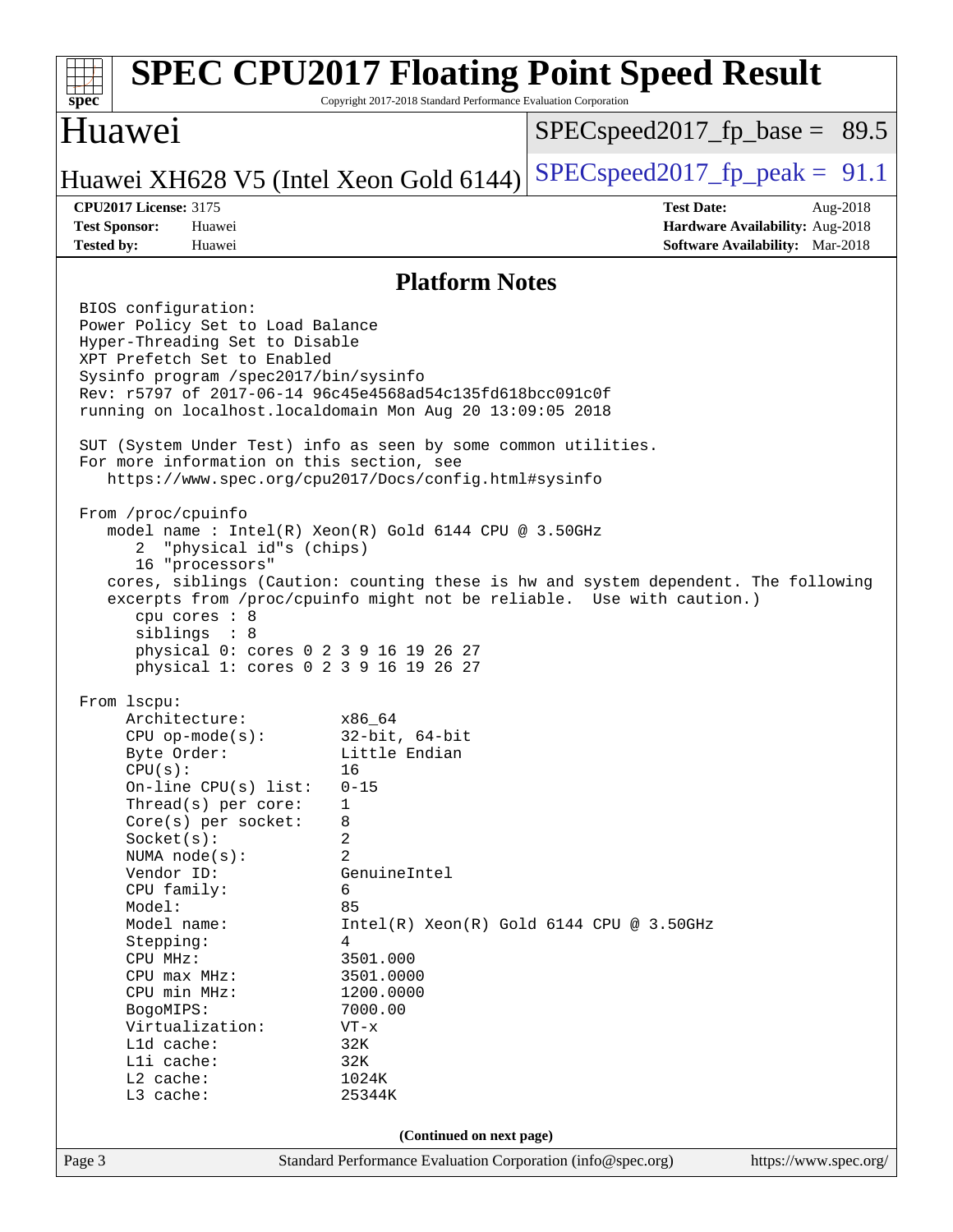| <b>SPEC CPU2017 Floating Point Speed Result</b><br>Copyright 2017-2018 Standard Performance Evaluation Corporation<br>$spec*$                                                                                                                                                                                                                                                                                                                                                                                                                                                                                                                                                                                                                                                                                                                                                                                         |                                                                                                            |
|-----------------------------------------------------------------------------------------------------------------------------------------------------------------------------------------------------------------------------------------------------------------------------------------------------------------------------------------------------------------------------------------------------------------------------------------------------------------------------------------------------------------------------------------------------------------------------------------------------------------------------------------------------------------------------------------------------------------------------------------------------------------------------------------------------------------------------------------------------------------------------------------------------------------------|------------------------------------------------------------------------------------------------------------|
| Huawei                                                                                                                                                                                                                                                                                                                                                                                                                                                                                                                                                                                                                                                                                                                                                                                                                                                                                                                | $SPEC speed2017_f p\_base = 89.5$                                                                          |
| Huawei XH628 V5 (Intel Xeon Gold 6144)                                                                                                                                                                                                                                                                                                                                                                                                                                                                                                                                                                                                                                                                                                                                                                                                                                                                                | $SPEC speed2017fp peak = 91.1$                                                                             |
| <b>CPU2017 License: 3175</b><br><b>Test Sponsor:</b><br>Huawei<br><b>Tested by:</b><br>Huawei                                                                                                                                                                                                                                                                                                                                                                                                                                                                                                                                                                                                                                                                                                                                                                                                                         | <b>Test Date:</b><br>Aug-2018<br>Hardware Availability: Aug-2018<br><b>Software Availability:</b> Mar-2018 |
| <b>Platform Notes (Continued)</b>                                                                                                                                                                                                                                                                                                                                                                                                                                                                                                                                                                                                                                                                                                                                                                                                                                                                                     |                                                                                                            |
| $0 - 7$<br>NUMA $node0$ $CPU(s)$ :<br>NUMA nodel CPU(s):<br>$8 - 15$<br>Flagg:<br>pat pse36 clflush dts acpi mmx fxsr sse sse2 ss ht tm pbe syscall nx pdpelgb rdtscp<br>lm constant_tsc art arch_perfmon pebs bts rep_good nopl xtopology nonstop_tsc<br>aperfmperf eagerfpu pni pclmulqdq dtes64 monitor ds_cpl vmx smx est tm2 ssse3 fma<br>cx16 xtpr pdcm pcid dca sse4_1 sse4_2 x2apic movbe popcnt tsc_deadline_timer aes<br>xsave avx f16c rdrand lahf_lm abm 3dnowprefetch epb cat_13 cdp_13 invpcid_single<br>intel_pt spec_ctrl ibpb_support tpr_shadow vnmi flexpriority ept vpid fsgsbase<br>tsc_adjust bmil hle avx2 smep bmi2 erms invpcid rtm cqm mpx rdt_a avx512f avx512dq<br>rdseed adx smap clflushopt clwb avx512cd avx512bw avx512vl xsaveopt xsavec xgetbvl<br>cqm_llc cqm_occup_llc cqm_mbm_total cqm_mbm_local dtherm ida arat pln pts<br>/proc/cpuinfo cache data<br>cache size $: 25344$ KB | fpu vme de pse tsc msr pae mce cx8 apic sep mtrr pge mca cmov                                              |
| From numactl --hardware WARNING: a numactl 'node' might or might not correspond to a<br>physical chip.<br>$available: 2 nodes (0-1)$<br>node 0 cpus: 0 1 2 3 4 5 6 7<br>node 0 size: 194741 MB<br>node 0 free: 189455 MB<br>node 1 cpus: 8 9 10 11 12 13 14 15<br>node 1 size: 196608 MB<br>node 1 free: 191661 MB<br>node distances:<br>$node$ 0 1<br>0:<br>10<br>21<br>21<br>10<br>1:<br>From /proc/meminfo<br>MemTotal:<br>394174956 kB<br>HugePages_Total:<br>0<br>Hugepagesize:<br>2048 kB                                                                                                                                                                                                                                                                                                                                                                                                                       |                                                                                                            |
| From /etc/*release* /etc/*version*<br>os-release:<br>NAME="Red Hat Enterprise Linux Server"<br>VERSION="7.4 (Maipo)"<br>ID="rhel"<br>ID_LIKE="fedora"<br>VARIANT="Server"<br>VARIANT ID="server"<br>VERSION_ID="7.4"<br>PRETTY_NAME="Red Hat Enterprise Linux Server 7.4 (Maipo)"<br>redhat-release: Red Hat Enterprise Linux Server release 7.4 (Maipo)<br>system-release: Red Hat Enterprise Linux Server release 7.4 (Maipo)                                                                                                                                                                                                                                                                                                                                                                                                                                                                                       |                                                                                                            |
| (Continued on next page)                                                                                                                                                                                                                                                                                                                                                                                                                                                                                                                                                                                                                                                                                                                                                                                                                                                                                              |                                                                                                            |
| Standard Performance Evaluation Corporation (info@spec.org)<br>Page 4                                                                                                                                                                                                                                                                                                                                                                                                                                                                                                                                                                                                                                                                                                                                                                                                                                                 | https://www.spec.org/                                                                                      |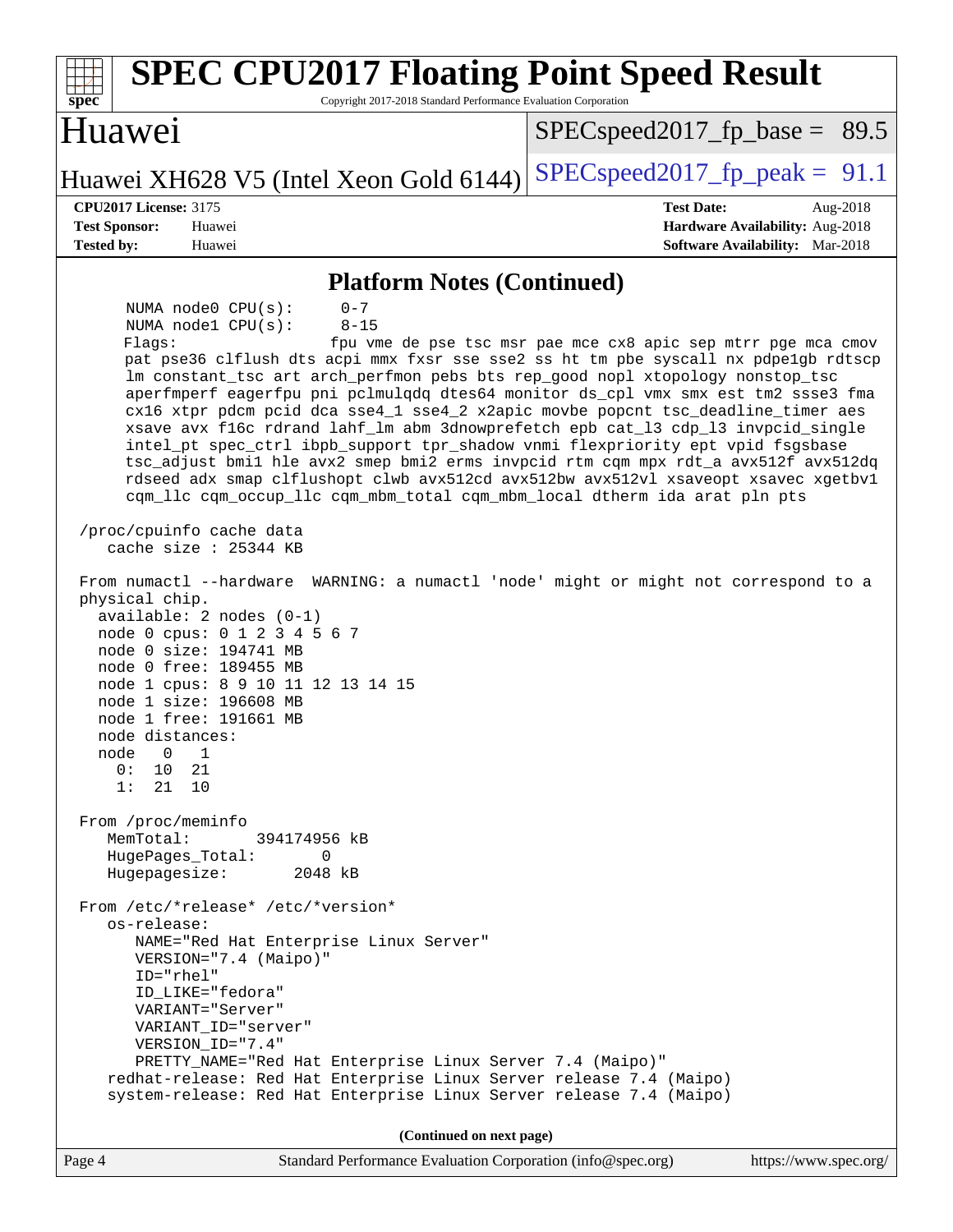| <b>SPEC CPU2017 Floating Point Speed Result</b><br>$spec^*$<br>Copyright 2017-2018 Standard Performance Evaluation Corporation                                                                                                                                                                                                                                                                                                                                                                               |                                                                                                     |
|--------------------------------------------------------------------------------------------------------------------------------------------------------------------------------------------------------------------------------------------------------------------------------------------------------------------------------------------------------------------------------------------------------------------------------------------------------------------------------------------------------------|-----------------------------------------------------------------------------------------------------|
| Huawei                                                                                                                                                                                                                                                                                                                                                                                                                                                                                                       | $SPEC speed2017_f p\_base = 89.5$                                                                   |
| Huawei XH628 V5 (Intel Xeon Gold 6144)                                                                                                                                                                                                                                                                                                                                                                                                                                                                       | $SPEC speed2017_fp\_peak = 91.1$                                                                    |
| <b>CPU2017 License: 3175</b><br><b>Test Sponsor:</b><br>Huawei<br><b>Tested by:</b><br>Huawei                                                                                                                                                                                                                                                                                                                                                                                                                | <b>Test Date:</b><br>Aug-2018<br>Hardware Availability: Aug-2018<br>Software Availability: Mar-2018 |
| <b>Platform Notes (Continued)</b>                                                                                                                                                                                                                                                                                                                                                                                                                                                                            |                                                                                                     |
| system-release-cpe: cpe:/o:redhat:enterprise_linux:7.4:ga:server                                                                                                                                                                                                                                                                                                                                                                                                                                             |                                                                                                     |
| uname $-a$ :<br>Linux localhost.localdomain 3.10.0-693.11.6.el7.x86_64 #1 SMP Thu Dec 28 14:23:39 EST<br>2017 x86_64 x86_64 x86_64 GNU/Linux                                                                                                                                                                                                                                                                                                                                                                 |                                                                                                     |
| run-level 3 Aug 19 19:52                                                                                                                                                                                                                                                                                                                                                                                                                                                                                     |                                                                                                     |
| SPEC is set to: /spec2017<br>Filesystem<br>Type Size Used Avail Use% Mounted on<br>/dev/nvme0n1p4 xfs<br>1.5T 8.3G 1.5T<br>$1\%$ /                                                                                                                                                                                                                                                                                                                                                                           |                                                                                                     |
| Additional information from dmidecode follows. WARNING: Use caution when you interpret<br>this section. The 'dmidecode' program reads system data which is "intended to allow<br>hardware to be accurately determined", but the intent may not be met, as there are<br>frequent changes to hardware, firmware, and the "DMTF SMBIOS" standard.<br>BIOS INSYDE Corp. 0.86 08/06/2018<br>Memory:<br>4x NO DIMM NO DIMM<br>12x Samsung M393A4K40BB2-CTD 32 GB 2 rank 2666<br>(End of data from sysinfo program) |                                                                                                     |
| <b>Compiler Version Notes</b>                                                                                                                                                                                                                                                                                                                                                                                                                                                                                |                                                                                                     |
| CC 619.1bm_s(base) 638.imagick_s(base, peak) 644.nab_s(base, peak)                                                                                                                                                                                                                                                                                                                                                                                                                                           |                                                                                                     |
| icc (ICC) 18.0.2 20180210<br>Copyright (C) 1985-2018 Intel Corporation. All rights reserved.                                                                                                                                                                                                                                                                                                                                                                                                                 |                                                                                                     |
| $619.1$ bm_s(peak)<br>CC.                                                                                                                                                                                                                                                                                                                                                                                                                                                                                    |                                                                                                     |
| icc (ICC) 18.0.2 20180210<br>Copyright (C) 1985-2018 Intel Corporation. All rights reserved.                                                                                                                                                                                                                                                                                                                                                                                                                 |                                                                                                     |
| FC 607.cactuBSSN_s(base, peak)                                                                                                                                                                                                                                                                                                                                                                                                                                                                               |                                                                                                     |
| icpc (ICC) 18.0.2 20180210<br>Copyright (C) 1985-2018 Intel Corporation. All rights reserved.<br>icc (ICC) 18.0.2 20180210<br>Copyright (C) 1985-2018 Intel Corporation. All rights reserved.                                                                                                                                                                                                                                                                                                                |                                                                                                     |
|                                                                                                                                                                                                                                                                                                                                                                                                                                                                                                              |                                                                                                     |
| (Continued on next page)<br>Page 5<br>Standard Performance Evaluation Corporation (info@spec.org)                                                                                                                                                                                                                                                                                                                                                                                                            | https://www.spec.org/                                                                               |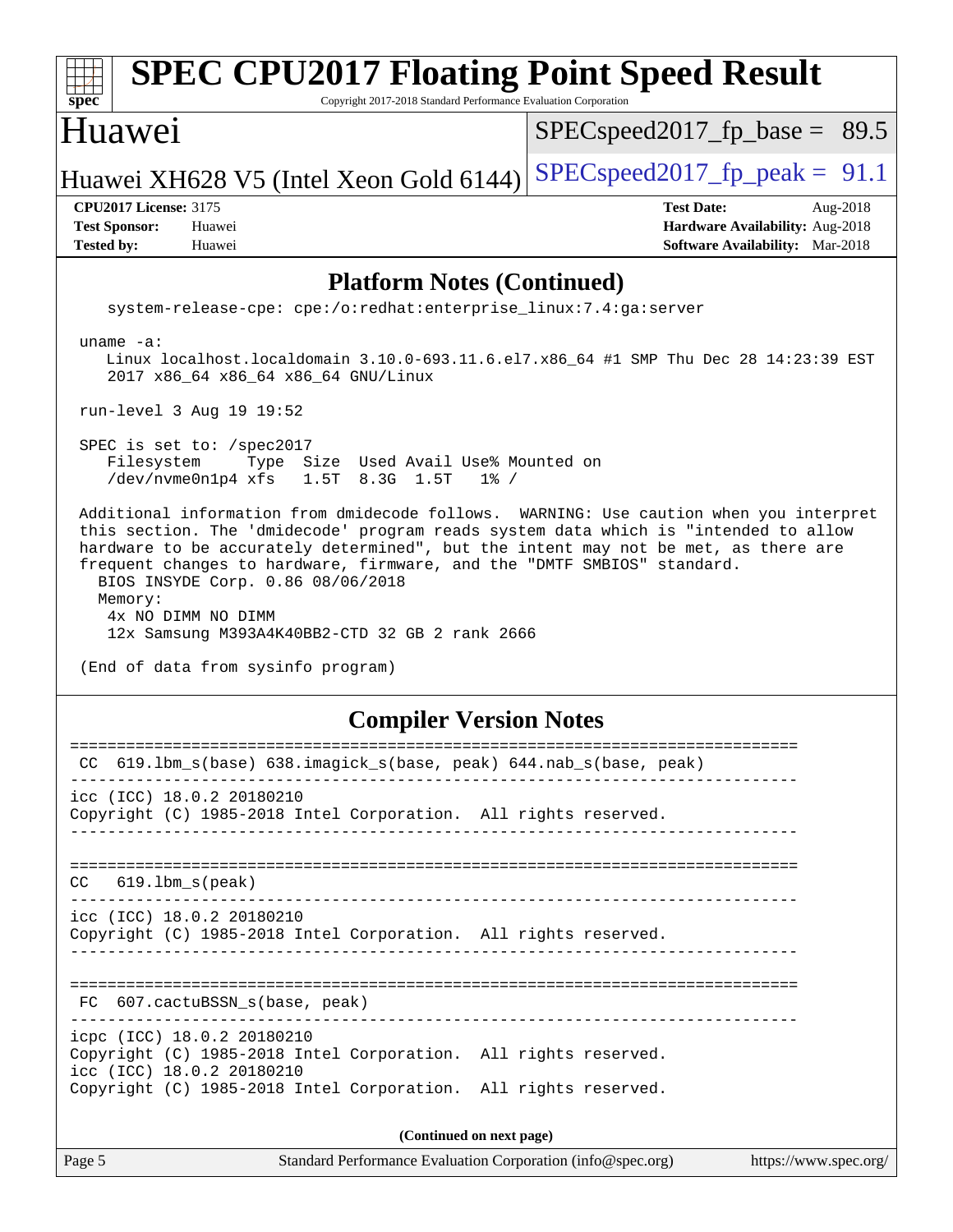| $spec^*$                                                                  |                                                                             | Copyright 2017-2018 Standard Performance Evaluation Corporation    | <b>SPEC CPU2017 Floating Point Speed Result</b>                                                            |  |
|---------------------------------------------------------------------------|-----------------------------------------------------------------------------|--------------------------------------------------------------------|------------------------------------------------------------------------------------------------------------|--|
| Huawei                                                                    |                                                                             |                                                                    | $SPEC speed2017_fp\_base =$<br>89.5                                                                        |  |
|                                                                           | Huawei XH628 V5 (Intel Xeon Gold 6144)                                      |                                                                    | $SPEC speed2017_fp_peak = 91.1$                                                                            |  |
| <b>CPU2017 License: 3175</b><br><b>Test Sponsor:</b><br><b>Tested by:</b> | Huawei<br>Huawei                                                            |                                                                    | <b>Test Date:</b><br>Aug-2018<br>Hardware Availability: Aug-2018<br><b>Software Availability:</b> Mar-2018 |  |
|                                                                           |                                                                             | <b>Compiler Version Notes (Continued)</b>                          |                                                                                                            |  |
|                                                                           | ifort (IFORT) 18.0.2 20180210                                               | Copyright (C) 1985-2018 Intel Corporation. All rights reserved.    |                                                                                                            |  |
|                                                                           |                                                                             | FC 603.bwaves_s(base) 649.fotonik3d_s(base) 654.roms_s(base, peak) |                                                                                                            |  |
|                                                                           | ifort (IFORT) 18.0.2 20180210                                               | Copyright (C) 1985-2018 Intel Corporation. All rights reserved.    |                                                                                                            |  |
| FC.                                                                       | 603.bwaves_s(peak) 649.fotonik3d_s(peak)                                    |                                                                    |                                                                                                            |  |
|                                                                           | ifort (IFORT) 18.0.2 20180210                                               | Copyright (C) 1985-2018 Intel Corporation. All rights reserved.    |                                                                                                            |  |
|                                                                           | $CC$ 621.wrf_s(base) 627.cam4_s(base, peak) 628.pop2_s(base)                |                                                                    |                                                                                                            |  |
|                                                                           | ifort (IFORT) 18.0.2 20180210<br>icc (ICC) 18.0.2 20180210                  | Copyright (C) 1985-2018 Intel Corporation. All rights reserved.    |                                                                                                            |  |
|                                                                           |                                                                             | Copyright (C) 1985-2018 Intel Corporation. All rights reserved.    |                                                                                                            |  |
| CC                                                                        | 621.wrf_s(peak) 628.pop2_s(peak)                                            |                                                                    |                                                                                                            |  |
|                                                                           | ifort (IFORT) 18.0.2 20180210<br>icc (ICC) 18.0.2 20180210                  | Copyright (C) 1985-2018 Intel Corporation. All rights reserved.    |                                                                                                            |  |
|                                                                           |                                                                             | Copyright (C) 1985-2018 Intel Corporation. All rights reserved.    |                                                                                                            |  |
|                                                                           |                                                                             | <b>Base Compiler Invocation</b>                                    |                                                                                                            |  |
| C benchmarks:<br>$\text{icc}$ -m64 -std=c11                               |                                                                             |                                                                    |                                                                                                            |  |
| Fortran benchmarks:<br>ifort -m64                                         |                                                                             |                                                                    |                                                                                                            |  |
|                                                                           | Benchmarks using both Fortran and C:<br>ifort $-m64$ icc $-m64$ $-std= c11$ |                                                                    |                                                                                                            |  |
|                                                                           |                                                                             | (Continued on next page)                                           |                                                                                                            |  |
| Page 6                                                                    |                                                                             | Standard Performance Evaluation Corporation (info@spec.org)        | https://www.spec.org/                                                                                      |  |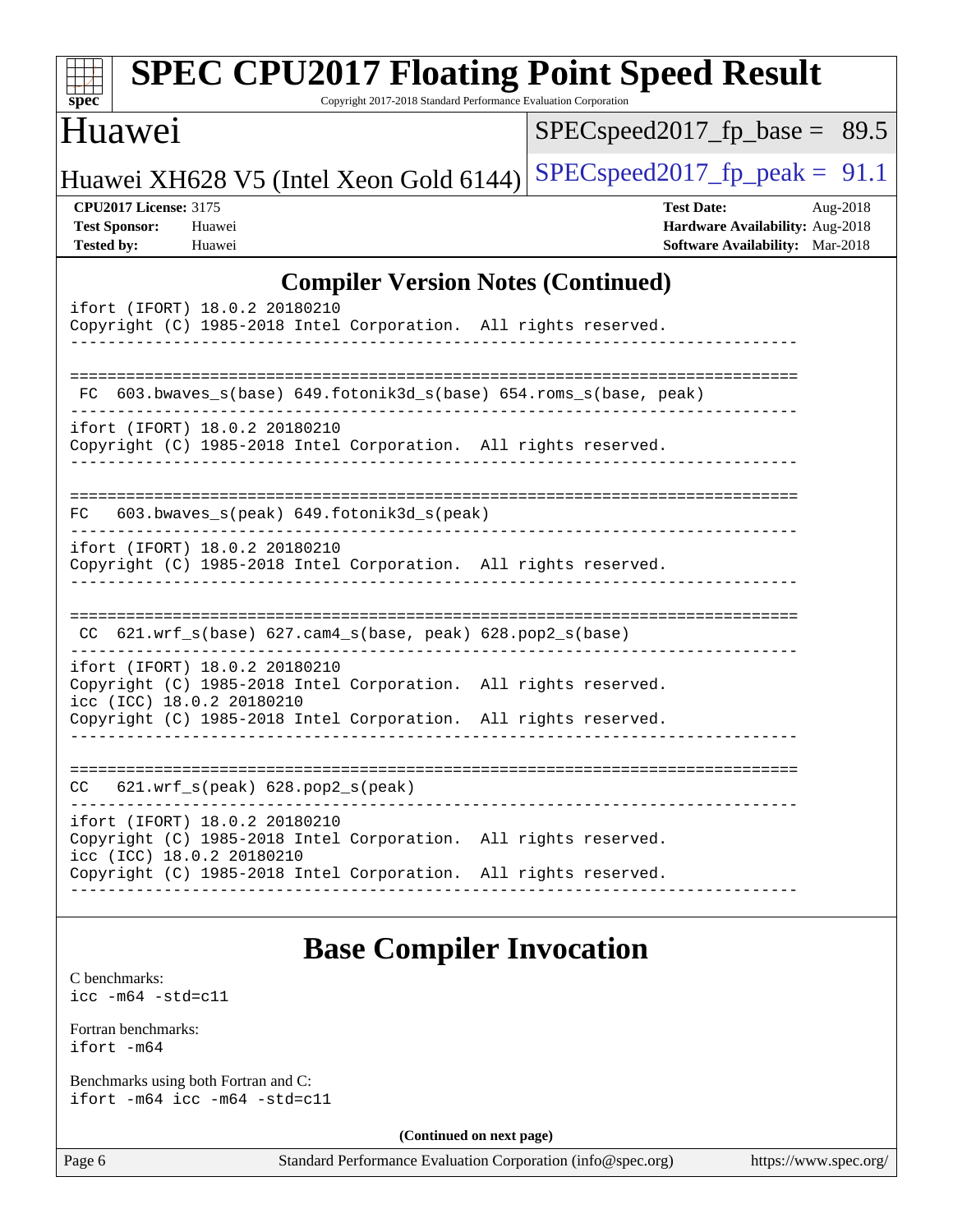

# **[SPEC CPU2017 Floating Point Speed Result](http://www.spec.org/auto/cpu2017/Docs/result-fields.html#SPECCPU2017FloatingPointSpeedResult)**

Copyright 2017-2018 Standard Performance Evaluation Corporation

### Huawei

 $SPECspeed2017_fp\_base = 89.5$ 

Huawei XH628 V5 (Intel Xeon Gold 6144) SPECspeed 2017 fp peak =  $91.1$ 

**[CPU2017 License:](http://www.spec.org/auto/cpu2017/Docs/result-fields.html#CPU2017License)** 3175 **[Test Date:](http://www.spec.org/auto/cpu2017/Docs/result-fields.html#TestDate)** Aug-2018 **[Test Sponsor:](http://www.spec.org/auto/cpu2017/Docs/result-fields.html#TestSponsor)** Huawei **[Hardware Availability:](http://www.spec.org/auto/cpu2017/Docs/result-fields.html#HardwareAvailability)** Aug-2018 **[Tested by:](http://www.spec.org/auto/cpu2017/Docs/result-fields.html#Testedby)** Huawei **[Software Availability:](http://www.spec.org/auto/cpu2017/Docs/result-fields.html#SoftwareAvailability)** Mar-2018

# **[Base Compiler Invocation \(Continued\)](http://www.spec.org/auto/cpu2017/Docs/result-fields.html#BaseCompilerInvocation)**

[Benchmarks using Fortran, C, and C++:](http://www.spec.org/auto/cpu2017/Docs/result-fields.html#BenchmarksusingFortranCandCXX) [icpc -m64](http://www.spec.org/cpu2017/results/res2018q4/cpu2017-20181025-09302.flags.html#user_CC_CXX_FCbase_intel_icpc_64bit_4ecb2543ae3f1412ef961e0650ca070fec7b7afdcd6ed48761b84423119d1bf6bdf5cad15b44d48e7256388bc77273b966e5eb805aefd121eb22e9299b2ec9d9) [icc -m64 -std=c11](http://www.spec.org/cpu2017/results/res2018q4/cpu2017-20181025-09302.flags.html#user_CC_CXX_FCbase_intel_icc_64bit_c11_33ee0cdaae7deeeab2a9725423ba97205ce30f63b9926c2519791662299b76a0318f32ddfffdc46587804de3178b4f9328c46fa7c2b0cd779d7a61945c91cd35) [ifort -m64](http://www.spec.org/cpu2017/results/res2018q4/cpu2017-20181025-09302.flags.html#user_CC_CXX_FCbase_intel_ifort_64bit_24f2bb282fbaeffd6157abe4f878425411749daecae9a33200eee2bee2fe76f3b89351d69a8130dd5949958ce389cf37ff59a95e7a40d588e8d3a57e0c3fd751)

## **[Base Portability Flags](http://www.spec.org/auto/cpu2017/Docs/result-fields.html#BasePortabilityFlags)**

 603.bwaves\_s: [-DSPEC\\_LP64](http://www.spec.org/cpu2017/results/res2018q4/cpu2017-20181025-09302.flags.html#suite_basePORTABILITY603_bwaves_s_DSPEC_LP64) 607.cactuBSSN\_s: [-DSPEC\\_LP64](http://www.spec.org/cpu2017/results/res2018q4/cpu2017-20181025-09302.flags.html#suite_basePORTABILITY607_cactuBSSN_s_DSPEC_LP64) 619.lbm\_s: [-DSPEC\\_LP64](http://www.spec.org/cpu2017/results/res2018q4/cpu2017-20181025-09302.flags.html#suite_basePORTABILITY619_lbm_s_DSPEC_LP64) 621.wrf\_s: [-DSPEC\\_LP64](http://www.spec.org/cpu2017/results/res2018q4/cpu2017-20181025-09302.flags.html#suite_basePORTABILITY621_wrf_s_DSPEC_LP64) [-DSPEC\\_CASE\\_FLAG](http://www.spec.org/cpu2017/results/res2018q4/cpu2017-20181025-09302.flags.html#b621.wrf_s_baseCPORTABILITY_DSPEC_CASE_FLAG) [-convert big\\_endian](http://www.spec.org/cpu2017/results/res2018q4/cpu2017-20181025-09302.flags.html#user_baseFPORTABILITY621_wrf_s_convert_big_endian_c3194028bc08c63ac5d04de18c48ce6d347e4e562e8892b8bdbdc0214820426deb8554edfa529a3fb25a586e65a3d812c835984020483e7e73212c4d31a38223) 627.cam4\_s: [-DSPEC\\_LP64](http://www.spec.org/cpu2017/results/res2018q4/cpu2017-20181025-09302.flags.html#suite_basePORTABILITY627_cam4_s_DSPEC_LP64) [-DSPEC\\_CASE\\_FLAG](http://www.spec.org/cpu2017/results/res2018q4/cpu2017-20181025-09302.flags.html#b627.cam4_s_baseCPORTABILITY_DSPEC_CASE_FLAG) 628.pop2\_s: [-DSPEC\\_LP64](http://www.spec.org/cpu2017/results/res2018q4/cpu2017-20181025-09302.flags.html#suite_basePORTABILITY628_pop2_s_DSPEC_LP64) [-DSPEC\\_CASE\\_FLAG](http://www.spec.org/cpu2017/results/res2018q4/cpu2017-20181025-09302.flags.html#b628.pop2_s_baseCPORTABILITY_DSPEC_CASE_FLAG) [-convert big\\_endian](http://www.spec.org/cpu2017/results/res2018q4/cpu2017-20181025-09302.flags.html#user_baseFPORTABILITY628_pop2_s_convert_big_endian_c3194028bc08c63ac5d04de18c48ce6d347e4e562e8892b8bdbdc0214820426deb8554edfa529a3fb25a586e65a3d812c835984020483e7e73212c4d31a38223) [-assume byterecl](http://www.spec.org/cpu2017/results/res2018q4/cpu2017-20181025-09302.flags.html#user_baseFPORTABILITY628_pop2_s_assume_byterecl_7e47d18b9513cf18525430bbf0f2177aa9bf368bc7a059c09b2c06a34b53bd3447c950d3f8d6c70e3faf3a05c8557d66a5798b567902e8849adc142926523472) 638.imagick\_s: [-DSPEC\\_LP64](http://www.spec.org/cpu2017/results/res2018q4/cpu2017-20181025-09302.flags.html#suite_basePORTABILITY638_imagick_s_DSPEC_LP64) 644.nab\_s: [-DSPEC\\_LP64](http://www.spec.org/cpu2017/results/res2018q4/cpu2017-20181025-09302.flags.html#suite_basePORTABILITY644_nab_s_DSPEC_LP64) 649.fotonik3d\_s: [-DSPEC\\_LP64](http://www.spec.org/cpu2017/results/res2018q4/cpu2017-20181025-09302.flags.html#suite_basePORTABILITY649_fotonik3d_s_DSPEC_LP64) 654.roms\_s: [-DSPEC\\_LP64](http://www.spec.org/cpu2017/results/res2018q4/cpu2017-20181025-09302.flags.html#suite_basePORTABILITY654_roms_s_DSPEC_LP64)

# **[Base Optimization Flags](http://www.spec.org/auto/cpu2017/Docs/result-fields.html#BaseOptimizationFlags)**

#### [C benchmarks](http://www.spec.org/auto/cpu2017/Docs/result-fields.html#Cbenchmarks):

[-Wl,-z,muldefs](http://www.spec.org/cpu2017/results/res2018q4/cpu2017-20181025-09302.flags.html#user_CCbase_link_force_multiple1_b4cbdb97b34bdee9ceefcfe54f4c8ea74255f0b02a4b23e853cdb0e18eb4525ac79b5a88067c842dd0ee6996c24547a27a4b99331201badda8798ef8a743f577) [-xCORE-AVX2](http://www.spec.org/cpu2017/results/res2018q4/cpu2017-20181025-09302.flags.html#user_CCbase_f-xCORE-AVX2) [-ipo](http://www.spec.org/cpu2017/results/res2018q4/cpu2017-20181025-09302.flags.html#user_CCbase_f-ipo) [-O3](http://www.spec.org/cpu2017/results/res2018q4/cpu2017-20181025-09302.flags.html#user_CCbase_f-O3) [-no-prec-div](http://www.spec.org/cpu2017/results/res2018q4/cpu2017-20181025-09302.flags.html#user_CCbase_f-no-prec-div) [-qopt-prefetch](http://www.spec.org/cpu2017/results/res2018q4/cpu2017-20181025-09302.flags.html#user_CCbase_f-qopt-prefetch) [-ffinite-math-only](http://www.spec.org/cpu2017/results/res2018q4/cpu2017-20181025-09302.flags.html#user_CCbase_f_finite_math_only_cb91587bd2077682c4b38af759c288ed7c732db004271a9512da14a4f8007909a5f1427ecbf1a0fb78ff2a814402c6114ac565ca162485bbcae155b5e4258871) [-qopt-mem-layout-trans=3](http://www.spec.org/cpu2017/results/res2018q4/cpu2017-20181025-09302.flags.html#user_CCbase_f-qopt-mem-layout-trans_de80db37974c74b1f0e20d883f0b675c88c3b01e9d123adea9b28688d64333345fb62bc4a798493513fdb68f60282f9a726aa07f478b2f7113531aecce732043) [-qopenmp](http://www.spec.org/cpu2017/results/res2018q4/cpu2017-20181025-09302.flags.html#user_CCbase_qopenmp_16be0c44f24f464004c6784a7acb94aca937f053568ce72f94b139a11c7c168634a55f6653758ddd83bcf7b8463e8028bb0b48b77bcddc6b78d5d95bb1df2967) [-DSPEC\\_OPENMP](http://www.spec.org/cpu2017/results/res2018q4/cpu2017-20181025-09302.flags.html#suite_CCbase_DSPEC_OPENMP) [-L/usr/local/je5.0.1-64/lib](http://www.spec.org/cpu2017/results/res2018q4/cpu2017-20181025-09302.flags.html#user_CCbase_jemalloc_link_path64_4b10a636b7bce113509b17f3bd0d6226c5fb2346b9178c2d0232c14f04ab830f976640479e5c33dc2bcbbdad86ecfb6634cbbd4418746f06f368b512fced5394) [-ljemalloc](http://www.spec.org/cpu2017/results/res2018q4/cpu2017-20181025-09302.flags.html#user_CCbase_jemalloc_link_lib_d1249b907c500fa1c0672f44f562e3d0f79738ae9e3c4a9c376d49f265a04b9c99b167ecedbf6711b3085be911c67ff61f150a17b3472be731631ba4d0471706)

#### [Fortran benchmarks](http://www.spec.org/auto/cpu2017/Docs/result-fields.html#Fortranbenchmarks):

[-Wl,-z,muldefs](http://www.spec.org/cpu2017/results/res2018q4/cpu2017-20181025-09302.flags.html#user_FCbase_link_force_multiple1_b4cbdb97b34bdee9ceefcfe54f4c8ea74255f0b02a4b23e853cdb0e18eb4525ac79b5a88067c842dd0ee6996c24547a27a4b99331201badda8798ef8a743f577) -DSPEC OPENMP [-xCORE-AVX2](http://www.spec.org/cpu2017/results/res2018q4/cpu2017-20181025-09302.flags.html#user_FCbase_f-xCORE-AVX2) [-ipo](http://www.spec.org/cpu2017/results/res2018q4/cpu2017-20181025-09302.flags.html#user_FCbase_f-ipo) [-O3](http://www.spec.org/cpu2017/results/res2018q4/cpu2017-20181025-09302.flags.html#user_FCbase_f-O3) [-no-prec-div](http://www.spec.org/cpu2017/results/res2018q4/cpu2017-20181025-09302.flags.html#user_FCbase_f-no-prec-div) [-qopt-prefetch](http://www.spec.org/cpu2017/results/res2018q4/cpu2017-20181025-09302.flags.html#user_FCbase_f-qopt-prefetch) [-ffinite-math-only](http://www.spec.org/cpu2017/results/res2018q4/cpu2017-20181025-09302.flags.html#user_FCbase_f_finite_math_only_cb91587bd2077682c4b38af759c288ed7c732db004271a9512da14a4f8007909a5f1427ecbf1a0fb78ff2a814402c6114ac565ca162485bbcae155b5e4258871) [-qopt-mem-layout-trans=3](http://www.spec.org/cpu2017/results/res2018q4/cpu2017-20181025-09302.flags.html#user_FCbase_f-qopt-mem-layout-trans_de80db37974c74b1f0e20d883f0b675c88c3b01e9d123adea9b28688d64333345fb62bc4a798493513fdb68f60282f9a726aa07f478b2f7113531aecce732043) [-qopenmp](http://www.spec.org/cpu2017/results/res2018q4/cpu2017-20181025-09302.flags.html#user_FCbase_qopenmp_16be0c44f24f464004c6784a7acb94aca937f053568ce72f94b139a11c7c168634a55f6653758ddd83bcf7b8463e8028bb0b48b77bcddc6b78d5d95bb1df2967) [-nostandard-realloc-lhs](http://www.spec.org/cpu2017/results/res2018q4/cpu2017-20181025-09302.flags.html#user_FCbase_f_2003_std_realloc_82b4557e90729c0f113870c07e44d33d6f5a304b4f63d4c15d2d0f1fab99f5daaed73bdb9275d9ae411527f28b936061aa8b9c8f2d63842963b95c9dd6426b8a) [-L/usr/local/je5.0.1-64/lib](http://www.spec.org/cpu2017/results/res2018q4/cpu2017-20181025-09302.flags.html#user_FCbase_jemalloc_link_path64_4b10a636b7bce113509b17f3bd0d6226c5fb2346b9178c2d0232c14f04ab830f976640479e5c33dc2bcbbdad86ecfb6634cbbd4418746f06f368b512fced5394) [-ljemalloc](http://www.spec.org/cpu2017/results/res2018q4/cpu2017-20181025-09302.flags.html#user_FCbase_jemalloc_link_lib_d1249b907c500fa1c0672f44f562e3d0f79738ae9e3c4a9c376d49f265a04b9c99b167ecedbf6711b3085be911c67ff61f150a17b3472be731631ba4d0471706)

#### [Benchmarks using both Fortran and C](http://www.spec.org/auto/cpu2017/Docs/result-fields.html#BenchmarksusingbothFortranandC):

[-Wl,-z,muldefs](http://www.spec.org/cpu2017/results/res2018q4/cpu2017-20181025-09302.flags.html#user_CC_FCbase_link_force_multiple1_b4cbdb97b34bdee9ceefcfe54f4c8ea74255f0b02a4b23e853cdb0e18eb4525ac79b5a88067c842dd0ee6996c24547a27a4b99331201badda8798ef8a743f577) [-xCORE-AVX2](http://www.spec.org/cpu2017/results/res2018q4/cpu2017-20181025-09302.flags.html#user_CC_FCbase_f-xCORE-AVX2) [-ipo](http://www.spec.org/cpu2017/results/res2018q4/cpu2017-20181025-09302.flags.html#user_CC_FCbase_f-ipo) [-O3](http://www.spec.org/cpu2017/results/res2018q4/cpu2017-20181025-09302.flags.html#user_CC_FCbase_f-O3) [-no-prec-div](http://www.spec.org/cpu2017/results/res2018q4/cpu2017-20181025-09302.flags.html#user_CC_FCbase_f-no-prec-div) [-qopt-prefetch](http://www.spec.org/cpu2017/results/res2018q4/cpu2017-20181025-09302.flags.html#user_CC_FCbase_f-qopt-prefetch) [-ffinite-math-only](http://www.spec.org/cpu2017/results/res2018q4/cpu2017-20181025-09302.flags.html#user_CC_FCbase_f_finite_math_only_cb91587bd2077682c4b38af759c288ed7c732db004271a9512da14a4f8007909a5f1427ecbf1a0fb78ff2a814402c6114ac565ca162485bbcae155b5e4258871) [-qopt-mem-layout-trans=3](http://www.spec.org/cpu2017/results/res2018q4/cpu2017-20181025-09302.flags.html#user_CC_FCbase_f-qopt-mem-layout-trans_de80db37974c74b1f0e20d883f0b675c88c3b01e9d123adea9b28688d64333345fb62bc4a798493513fdb68f60282f9a726aa07f478b2f7113531aecce732043) [-qopenmp](http://www.spec.org/cpu2017/results/res2018q4/cpu2017-20181025-09302.flags.html#user_CC_FCbase_qopenmp_16be0c44f24f464004c6784a7acb94aca937f053568ce72f94b139a11c7c168634a55f6653758ddd83bcf7b8463e8028bb0b48b77bcddc6b78d5d95bb1df2967) [-DSPEC\\_OPENMP](http://www.spec.org/cpu2017/results/res2018q4/cpu2017-20181025-09302.flags.html#suite_CC_FCbase_DSPEC_OPENMP) [-nostandard-realloc-lhs](http://www.spec.org/cpu2017/results/res2018q4/cpu2017-20181025-09302.flags.html#user_CC_FCbase_f_2003_std_realloc_82b4557e90729c0f113870c07e44d33d6f5a304b4f63d4c15d2d0f1fab99f5daaed73bdb9275d9ae411527f28b936061aa8b9c8f2d63842963b95c9dd6426b8a) [-L/usr/local/je5.0.1-64/lib](http://www.spec.org/cpu2017/results/res2018q4/cpu2017-20181025-09302.flags.html#user_CC_FCbase_jemalloc_link_path64_4b10a636b7bce113509b17f3bd0d6226c5fb2346b9178c2d0232c14f04ab830f976640479e5c33dc2bcbbdad86ecfb6634cbbd4418746f06f368b512fced5394) [-ljemalloc](http://www.spec.org/cpu2017/results/res2018q4/cpu2017-20181025-09302.flags.html#user_CC_FCbase_jemalloc_link_lib_d1249b907c500fa1c0672f44f562e3d0f79738ae9e3c4a9c376d49f265a04b9c99b167ecedbf6711b3085be911c67ff61f150a17b3472be731631ba4d0471706)

### [Benchmarks using Fortran, C, and C++:](http://www.spec.org/auto/cpu2017/Docs/result-fields.html#BenchmarksusingFortranCandCXX)

```
-Wl,-z,muldefs -xCORE-AVX2 -ipo -O3 -no-prec-div -qopt-prefetch
-ffinite-math-only -qopt-mem-layout-trans=3 -qopenmp -DSPEC_OPENMP
-nostandard-realloc-lhs -L/usr/local/je5.0.1-64/lib -ljemalloc
```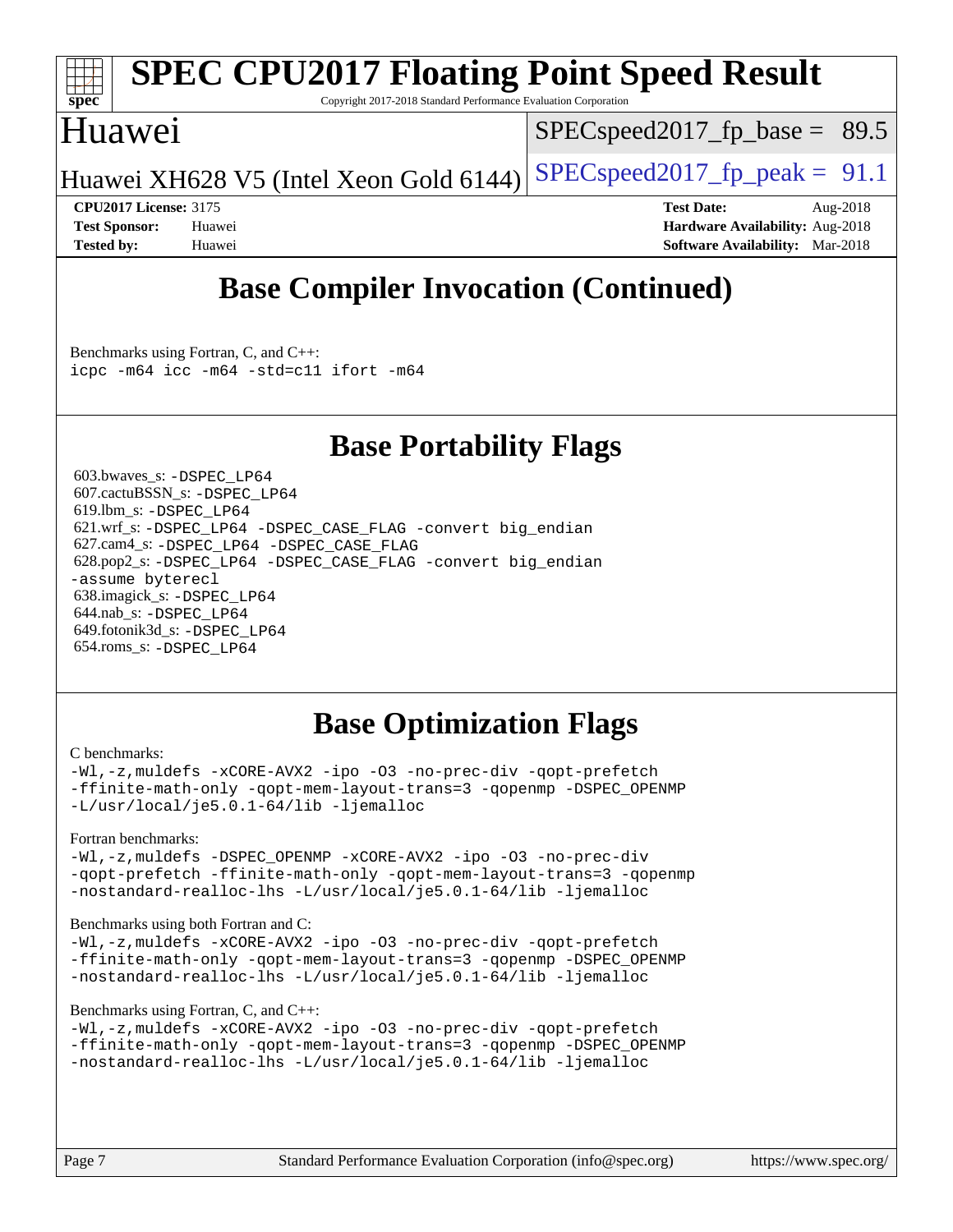#### **[spec](http://www.spec.org/) [SPEC CPU2017 Floating Point Speed Result](http://www.spec.org/auto/cpu2017/Docs/result-fields.html#SPECCPU2017FloatingPointSpeedResult)** Copyright 2017-2018 Standard Performance Evaluation Corporation Huawei  $SPECspeed2017_fp\_base = 89.5$

### Huawei XH628 V5 (Intel Xeon Gold 6144) SPECspeed 2017 fp peak =  $91.1$

**[Tested by:](http://www.spec.org/auto/cpu2017/Docs/result-fields.html#Testedby)** Huawei **[Software Availability:](http://www.spec.org/auto/cpu2017/Docs/result-fields.html#SoftwareAvailability)** Mar-2018

**[CPU2017 License:](http://www.spec.org/auto/cpu2017/Docs/result-fields.html#CPU2017License)** 3175 **[Test Date:](http://www.spec.org/auto/cpu2017/Docs/result-fields.html#TestDate)** Aug-2018 **[Test Sponsor:](http://www.spec.org/auto/cpu2017/Docs/result-fields.html#TestSponsor)** Huawei **[Hardware Availability:](http://www.spec.org/auto/cpu2017/Docs/result-fields.html#HardwareAvailability)** Aug-2018

# **[Peak Compiler Invocation](http://www.spec.org/auto/cpu2017/Docs/result-fields.html#PeakCompilerInvocation)**

[C benchmarks](http://www.spec.org/auto/cpu2017/Docs/result-fields.html#Cbenchmarks): [icc -m64 -std=c11](http://www.spec.org/cpu2017/results/res2018q4/cpu2017-20181025-09302.flags.html#user_CCpeak_intel_icc_64bit_c11_33ee0cdaae7deeeab2a9725423ba97205ce30f63b9926c2519791662299b76a0318f32ddfffdc46587804de3178b4f9328c46fa7c2b0cd779d7a61945c91cd35)

[Fortran benchmarks:](http://www.spec.org/auto/cpu2017/Docs/result-fields.html#Fortranbenchmarks) [ifort -m64](http://www.spec.org/cpu2017/results/res2018q4/cpu2017-20181025-09302.flags.html#user_FCpeak_intel_ifort_64bit_24f2bb282fbaeffd6157abe4f878425411749daecae9a33200eee2bee2fe76f3b89351d69a8130dd5949958ce389cf37ff59a95e7a40d588e8d3a57e0c3fd751)

[Benchmarks using both Fortran and C](http://www.spec.org/auto/cpu2017/Docs/result-fields.html#BenchmarksusingbothFortranandC): [ifort -m64](http://www.spec.org/cpu2017/results/res2018q4/cpu2017-20181025-09302.flags.html#user_CC_FCpeak_intel_ifort_64bit_24f2bb282fbaeffd6157abe4f878425411749daecae9a33200eee2bee2fe76f3b89351d69a8130dd5949958ce389cf37ff59a95e7a40d588e8d3a57e0c3fd751) [icc -m64 -std=c11](http://www.spec.org/cpu2017/results/res2018q4/cpu2017-20181025-09302.flags.html#user_CC_FCpeak_intel_icc_64bit_c11_33ee0cdaae7deeeab2a9725423ba97205ce30f63b9926c2519791662299b76a0318f32ddfffdc46587804de3178b4f9328c46fa7c2b0cd779d7a61945c91cd35)

[Benchmarks using Fortran, C, and C++](http://www.spec.org/auto/cpu2017/Docs/result-fields.html#BenchmarksusingFortranCandCXX): [icpc -m64](http://www.spec.org/cpu2017/results/res2018q4/cpu2017-20181025-09302.flags.html#user_CC_CXX_FCpeak_intel_icpc_64bit_4ecb2543ae3f1412ef961e0650ca070fec7b7afdcd6ed48761b84423119d1bf6bdf5cad15b44d48e7256388bc77273b966e5eb805aefd121eb22e9299b2ec9d9) [icc -m64 -std=c11](http://www.spec.org/cpu2017/results/res2018q4/cpu2017-20181025-09302.flags.html#user_CC_CXX_FCpeak_intel_icc_64bit_c11_33ee0cdaae7deeeab2a9725423ba97205ce30f63b9926c2519791662299b76a0318f32ddfffdc46587804de3178b4f9328c46fa7c2b0cd779d7a61945c91cd35) [ifort -m64](http://www.spec.org/cpu2017/results/res2018q4/cpu2017-20181025-09302.flags.html#user_CC_CXX_FCpeak_intel_ifort_64bit_24f2bb282fbaeffd6157abe4f878425411749daecae9a33200eee2bee2fe76f3b89351d69a8130dd5949958ce389cf37ff59a95e7a40d588e8d3a57e0c3fd751)

## **[Peak Portability Flags](http://www.spec.org/auto/cpu2017/Docs/result-fields.html#PeakPortabilityFlags)**

Same as Base Portability Flags

# **[Peak Optimization Flags](http://www.spec.org/auto/cpu2017/Docs/result-fields.html#PeakOptimizationFlags)**

[C benchmarks](http://www.spec.org/auto/cpu2017/Docs/result-fields.html#Cbenchmarks):

 $619.$ lbm\_s: basepeak = yes

```
 638.imagick_s: -xCORE-AVX2 -ipo -O3 -no-prec-div -qopt-prefetch
-ffinite-math-only -qopt-mem-layout-trans=3 -qopenmp
-DSPEC_OPENMP
```
 $644.nab$ <sub>S</sub>: basepeak = yes

[Fortran benchmarks](http://www.spec.org/auto/cpu2017/Docs/result-fields.html#Fortranbenchmarks):

 $603.bwaves$  s: basepeak = yes

 $649.$ fotonik $3d$ <sub>-</sub>s: basepeak = yes

```
 654.roms_s: -DSPEC_OPENMP -xCORE-AVX2 -ipo -O3 -no-prec-div
-qopt-prefetch -ffinite-math-only -qopt-mem-layout-trans=3
-qopenmp -nostandard-realloc-lhs
```
[Benchmarks using both Fortran and C](http://www.spec.org/auto/cpu2017/Docs/result-fields.html#BenchmarksusingbothFortranandC):

 621.wrf\_s: [-prof-gen](http://www.spec.org/cpu2017/results/res2018q4/cpu2017-20181025-09302.flags.html#user_peakPASS1_CFLAGSPASS1_FFLAGSPASS1_LDFLAGS621_wrf_s_prof_gen_5aa4926d6013ddb2a31985c654b3eb18169fc0c6952a63635c234f711e6e63dd76e94ad52365559451ec499a2cdb89e4dc58ba4c67ef54ca681ffbe1461d6b36)(pass 1) [-prof-use](http://www.spec.org/cpu2017/results/res2018q4/cpu2017-20181025-09302.flags.html#user_peakPASS2_CFLAGSPASS2_FFLAGSPASS2_LDFLAGS621_wrf_s_prof_use_1a21ceae95f36a2b53c25747139a6c16ca95bd9def2a207b4f0849963b97e94f5260e30a0c64f4bb623698870e679ca08317ef8150905d41bd88c6f78df73f19)(pass 2) [-O2](http://www.spec.org/cpu2017/results/res2018q4/cpu2017-20181025-09302.flags.html#user_peakPASS1_COPTIMIZEPASS1_FOPTIMIZE621_wrf_s_f-O2) [-xCORE-AVX2](http://www.spec.org/cpu2017/results/res2018q4/cpu2017-20181025-09302.flags.html#user_peakPASS2_COPTIMIZEPASS2_FOPTIMIZE621_wrf_s_f-xCORE-AVX2) [-qopt-prefetch](http://www.spec.org/cpu2017/results/res2018q4/cpu2017-20181025-09302.flags.html#user_peakPASS1_COPTIMIZEPASS1_FOPTIMIZEPASS2_COPTIMIZEPASS2_FOPTIMIZE621_wrf_s_f-qopt-prefetch) [-ipo](http://www.spec.org/cpu2017/results/res2018q4/cpu2017-20181025-09302.flags.html#user_peakPASS2_COPTIMIZEPASS2_FOPTIMIZE621_wrf_s_f-ipo) [-O3](http://www.spec.org/cpu2017/results/res2018q4/cpu2017-20181025-09302.flags.html#user_peakPASS2_COPTIMIZEPASS2_FOPTIMIZE621_wrf_s_f-O3) [-ffinite-math-only](http://www.spec.org/cpu2017/results/res2018q4/cpu2017-20181025-09302.flags.html#user_peakPASS1_COPTIMIZEPASS1_FOPTIMIZEPASS2_COPTIMIZEPASS2_FOPTIMIZE621_wrf_s_f_finite_math_only_cb91587bd2077682c4b38af759c288ed7c732db004271a9512da14a4f8007909a5f1427ecbf1a0fb78ff2a814402c6114ac565ca162485bbcae155b5e4258871) [-no-prec-div](http://www.spec.org/cpu2017/results/res2018q4/cpu2017-20181025-09302.flags.html#user_peakPASS2_COPTIMIZEPASS2_FOPTIMIZE621_wrf_s_f-no-prec-div)

**(Continued on next page)**